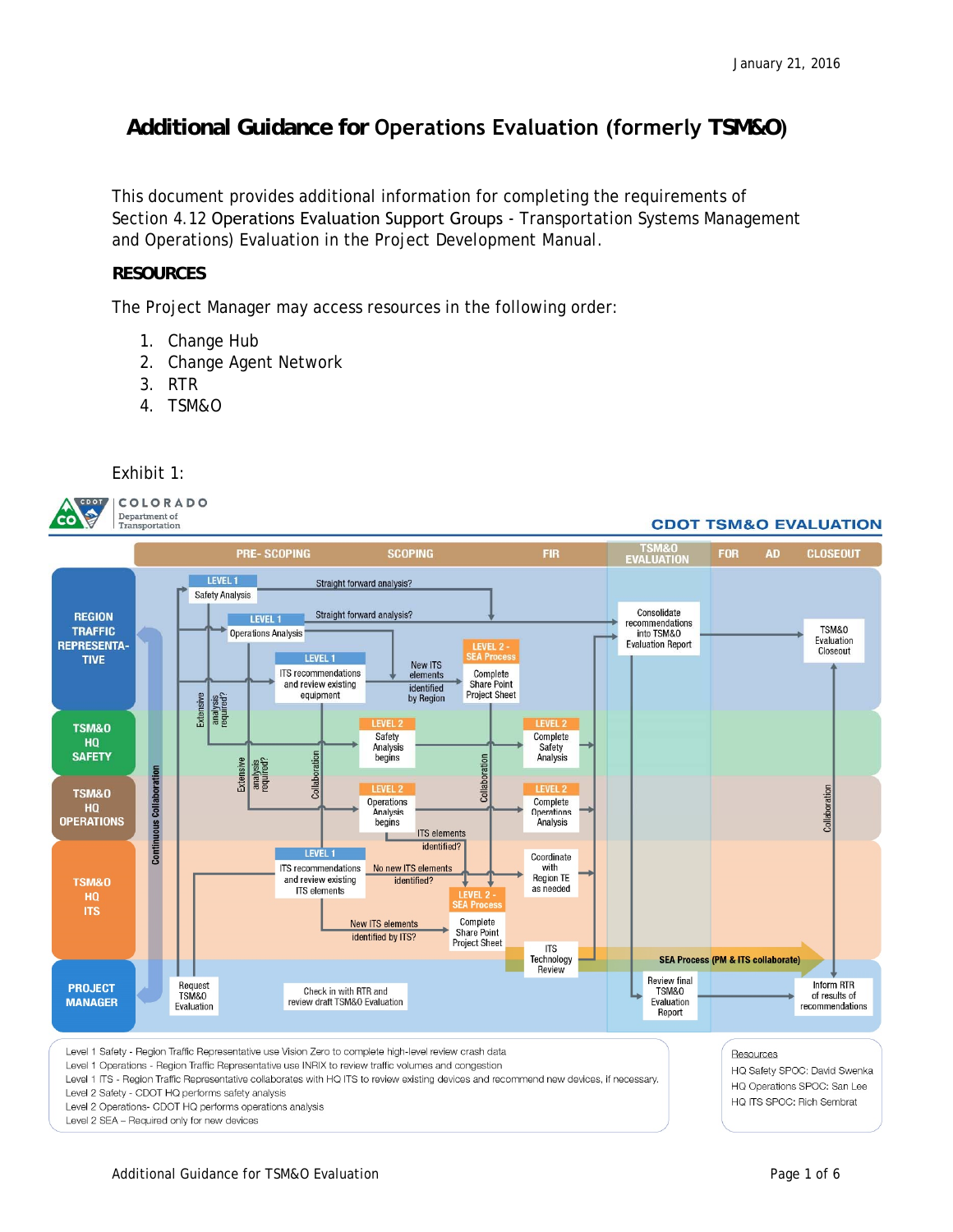| Ref #          | Responsible | <b>Process Step</b>                                                               | Notes/Tools                  |
|----------------|-------------|-----------------------------------------------------------------------------------|------------------------------|
| $\mathbf{1}$ . | Project     | Create the TSM&O Evaluation milestone in SAP                                      | Ideally the TSM&O            |
|                | Manager     | CJ20N when project is initiated and establish the                                 | Evaluation will be           |
|                |             | targeted completion date. See SAP Workflow 1.                                     | substantially completed by   |
|                |             |                                                                                   | FIR so that                  |
|                |             |                                                                                   | recommendations can be       |
|                |             |                                                                                   | incorporated in the design   |
| 2.             | Project     | Prepare and distribute the TSM&O Evaluation                                       | http://cdot.dot.state.co.us/ |
|                | Manager     | Request in Pre-scoping phase of project                                           | business/tsm-                |
|                |             | • Prepare the request by entering project                                         | o/evaluation/request         |
|                |             | information in the request form.<br>• Email to Region Traffic contacts and ITS as |                              |
|                |             | indicated on the webpage.                                                         |                              |
|                |             | • Begin filling out the 1048 section 4.12 on                                      |                              |
|                |             | TSM&O evaluations.                                                                |                              |
| 3.             | Project     | If not present in the ProjectWise folder structure,                               |                              |
|                | Manager     | create a "TSMO Evaluations" folder in the                                         |                              |
|                |             | ProjectWise "Traffic_ITS" folder for the project,                                 |                              |
|                |             | and file the TSM&O documentation.                                                 |                              |
|                |             |                                                                                   |                              |
| 4.             |             | Region Traffic   Identify and assign a Region Traffic Representative              | Copy the Project Manager     |
|                |             | (RTR) for the particular project and forward the                                  | on the email.                |
|                |             | TSM&O Evaluation Request.                                                         |                              |
|                |             |                                                                                   |                              |
|                |             | Once the initial analysis is completed, you will                                  |                              |
|                |             | receive a Level 1 Operations Assessment similar to                                | Sample Level 1               |
|                |             | this sample. See page 2 for spreadsheet with                                      | <b>Operations Assessm</b>    |
|                |             | recommendations (FYI only):                                                       |                              |
| 5.             | <b>RTR</b>  | Create folder in the HQ TSM&O (TRAFTSMOEVAL)                                      | \\public\traftsmoeval\evalu  |
|                |             | shared drive at \\public\traftsmoeval\evaluations                                 | ations\                      |
|                |             |                                                                                   |                              |
|                |             | <b>Folder Structure:</b>                                                          |                              |
|                |             | SHXXX\SHXXXX_YYYYY-YYYYY_(ZZZZZ)                                                  |                              |
|                |             | XXX = State Highway Number                                                        |                              |
|                |             | XXXX = State Highway Number and Section (e.g.                                     |                              |
|                |             | SH070A, SH285D)                                                                   |                              |
|                |             | YYYYY = Milepoint Limits (e.g. MP 0.00 to MP 1.52                                 |                              |
|                |             | $= 00000 - 00152$ , MP 90.50 to 112.00 = 09050-                                   |                              |
|                |             | 11200)                                                                            |                              |
|                |             | ZZZZZ = Project Sub Account Number (if not                                        |                              |
|                |             | available, folder name will be SHXXXX_YYYYY-<br>YYYYY)                            |                              |
|                |             |                                                                                   |                              |
|                |             | Conduct a physical review of the roadway to                                       |                              |
|                |             | determine TSM&O opportunities using the TSM&O                                     |                              |
|                |             | Evaluation Level 1 checklist.                                                     |                              |
|                |             |                                                                                   |                              |

Table 1: TSM&O Evaluation Process Steps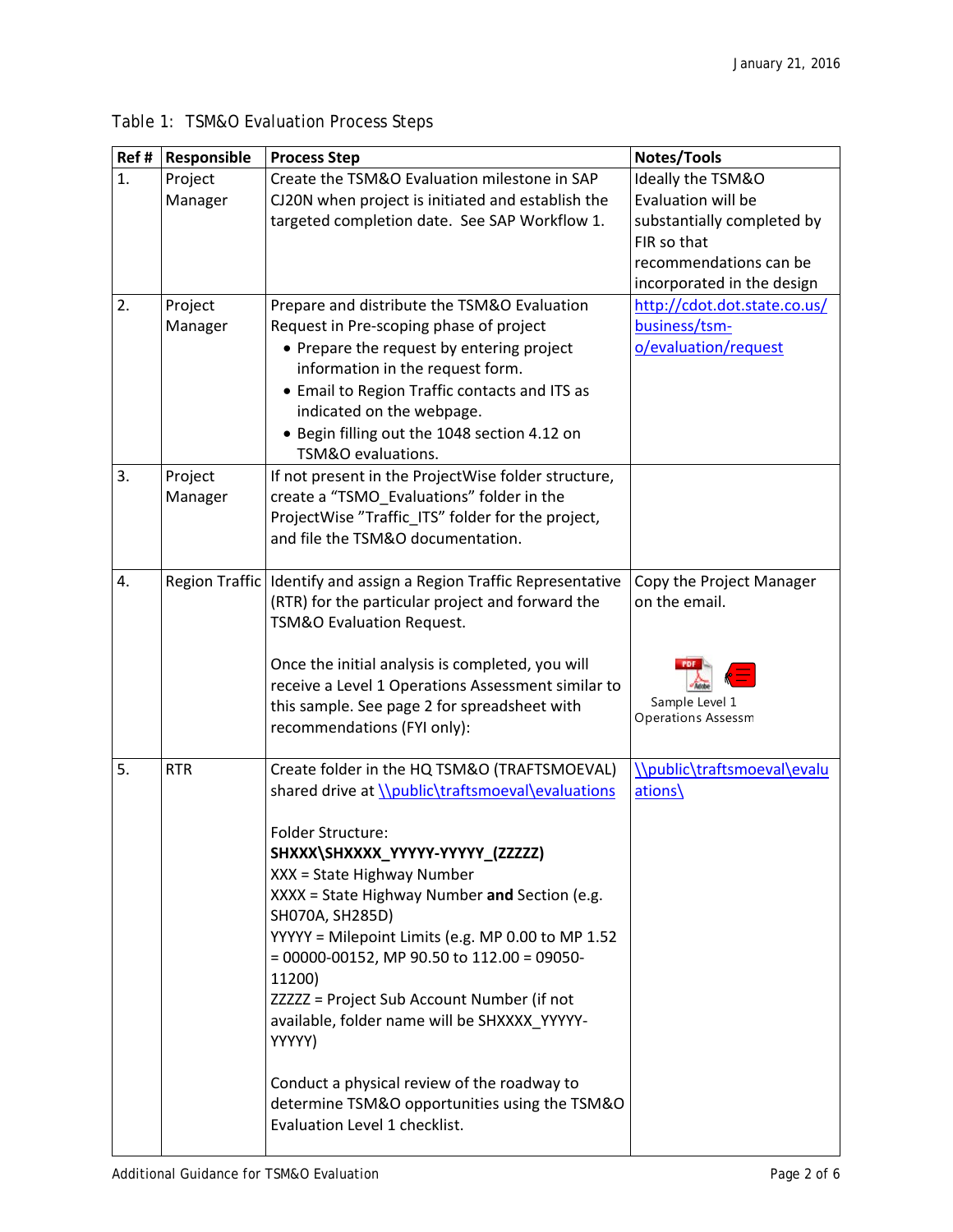| Ref# | Responsible | <b>Process Step</b>                                 | Notes/Tools                  |  |  |  |
|------|-------------|-----------------------------------------------------|------------------------------|--|--|--|
| 6.   | <b>RTR</b>  | Download the latest version of the TSM&O            | http://cdot.dot.state.co.us/ |  |  |  |
|      |             | Evaluation spreadsheet tool.                        | business/tsm-                |  |  |  |
|      |             |                                                     | o/evaluation/resources/eval  |  |  |  |
|      |             |                                                     | -tool                        |  |  |  |
|      |             |                                                     |                              |  |  |  |
| 7.   | <b>ITS</b>  | Review the project to determine if there are        |                              |  |  |  |
|      |             | existing ITS devices and coordinate findings with   |                              |  |  |  |
|      |             | the RTR.                                            |                              |  |  |  |
| 8.   | <b>RTR</b>  | Assess and complete the Level 1 TSM&O               | TSM&O Evaluation must be     |  |  |  |
|      |             | Evaluation.                                         | completed prior to FOR       |  |  |  |
|      |             | Level 1 Safety Analysis:                            |                              |  |  |  |
|      |             | • Review crash history, conduct crash pattern       |                              |  |  |  |
|      |             | analysis using Vision Zero Suite.                   |                              |  |  |  |
|      |             | • Identify safety opportunities and complete        |                              |  |  |  |
|      |             | Level 1 recommendations.                            |                              |  |  |  |
|      |             | Level 1 Operations Analysis:                        |                              |  |  |  |
|      |             | • Review traffic volumes, patterns and              |                              |  |  |  |
|      |             | congestion data.                                    |                              |  |  |  |
|      |             | · Identify opportunities and prepare                |                              |  |  |  |
|      |             | recommendations.                                    |                              |  |  |  |
|      |             | Level 1 ITS Analysis:                               |                              |  |  |  |
|      |             | · Identify known ITS devices.                       |                              |  |  |  |
|      |             | • Identify opportunities for ITS in the project.    |                              |  |  |  |
|      |             | • Review with ITS representative for potential      |                              |  |  |  |
|      |             | ITS to include or ITS items already in the          |                              |  |  |  |
|      |             | roadway.                                            |                              |  |  |  |
|      |             | • Prepare recommendations                           |                              |  |  |  |
| 9.   | RTR/TSM&O   | When filling in SAP timesheets, for work done on    | HQ will periodically query   |  |  |  |
|      |             | TSM&O Evaluations both in the Region Traffic        | the amount of time           |  |  |  |
|      |             | Units and at HQ (requesting, processing, program    | reported on TSM&O            |  |  |  |
|      |             | admin, meetings, study/analysis for Safety, Ops, or | Evaluations for reporting    |  |  |  |
|      |             | ITS) include the following Rec Order to document    | and program administration   |  |  |  |
|      |             | time spent (Rec Order: 200664).                     | purposes.                    |  |  |  |
| 10.  | <b>RTR</b>  | File the complete Level 1 analysis in the HQ        | \\public\traftsmoeval\evalu  |  |  |  |
|      |             | TSM&O (TRAFTSMOEVAL) shared drive at                | ations\                      |  |  |  |
|      |             | \\public\traftsmoeval\evaluations for reference by  |                              |  |  |  |
|      |             | state highway and mile markers.                     |                              |  |  |  |
| 11.  | <b>RTR</b>  | Initiate a Level 2 Analysis, if necessary           |                              |  |  |  |
|      |             | Depending on the findings from Level 1 Analysis,    |                              |  |  |  |
|      |             | the RTR may request a Level 2 Analysis by           |                              |  |  |  |
|      |             | contacting the identified TSM&O contacts and        |                              |  |  |  |
|      |             | providing them with the Level 1 Analysis            |                              |  |  |  |
|      |             | information.                                        |                              |  |  |  |
| 12.  | HQ Safety   | Conduct Level 2 Safety Analysis, if required and    |                              |  |  |  |
|      |             | report recommendations to RTR.                      |                              |  |  |  |
| 13.  | HQ          | Conduct Level 2 Operations Analysis, if required    |                              |  |  |  |
|      | Operations  | and report recommendations to RTR.                  |                              |  |  |  |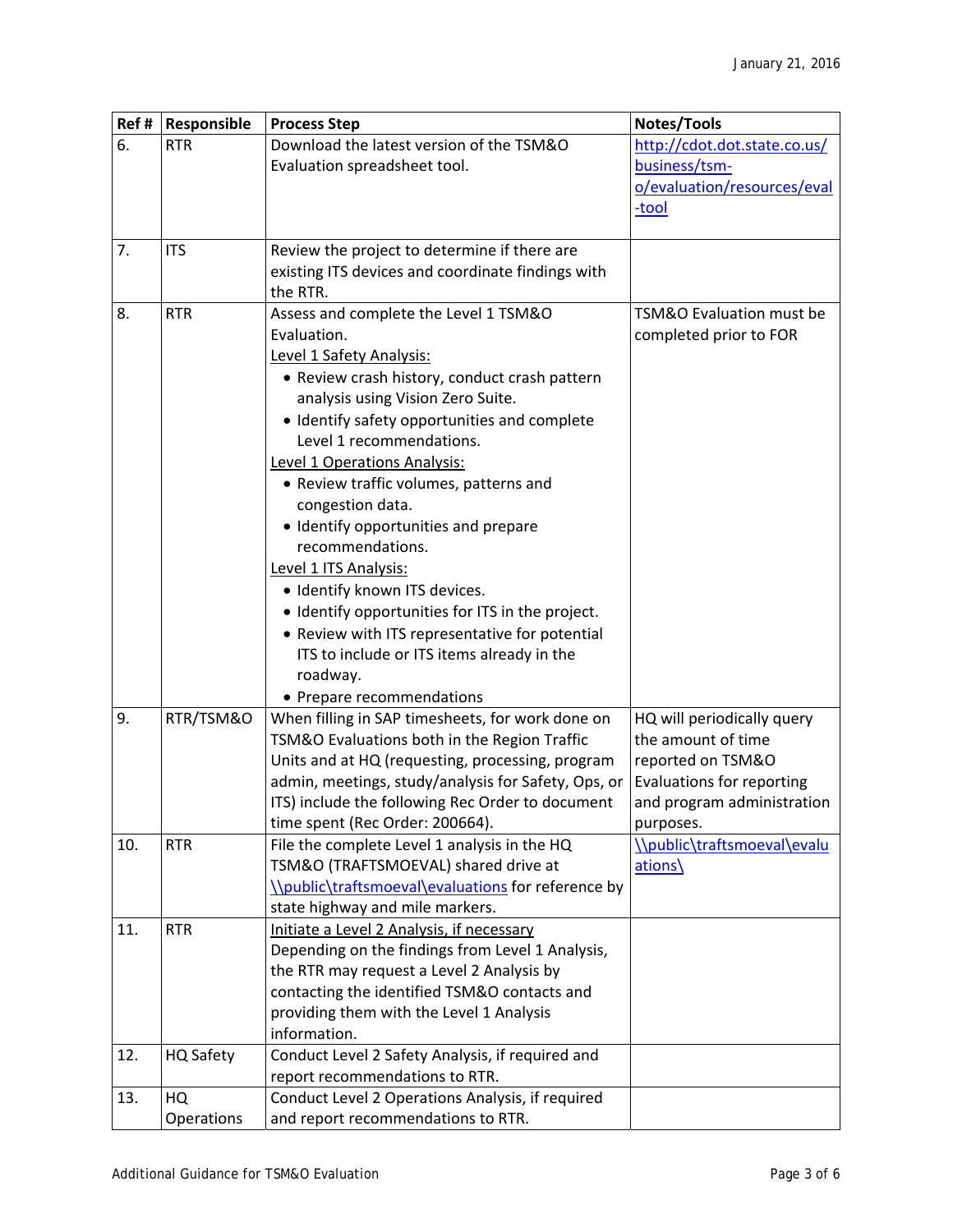| Ref# | Responsible | <b>Process Step</b>                                 | Notes/Tools                 |  |  |  |  |
|------|-------------|-----------------------------------------------------|-----------------------------|--|--|--|--|
| 14.  | <b>RTR</b>  | If new ITS devices are recommended by the RTR       | http://connectsp/sites/TSM  |  |  |  |  |
|      |             | during the Level 1 Analysis, initiate the Level 2   | O/ITSEval/SitePages/Home.a  |  |  |  |  |
|      |             | Analysis by preparing the project information       | SDX                         |  |  |  |  |
|      |             | form on the ITS SharePoint site.                    |                             |  |  |  |  |
| 15.  | <b>ITS</b>  | If new ITS devices are recommended by ITS during    | http://connectsp/sites/TSM  |  |  |  |  |
|      |             | the Level 1 Analysis, initiate the Level 2 Analysis | O/ITSEval/SitePages/Home.a  |  |  |  |  |
|      |             | by preparing the project information form on the    | SDX                         |  |  |  |  |
|      |             | ITS SharePoint site.                                |                             |  |  |  |  |
| 16.  | <b>RTR</b>  | Consolidate Safety, Operations and ITS              | \\public\traftsmoeval\evalu |  |  |  |  |
|      |             | recommendations and file in the TSM&O               | ations\                     |  |  |  |  |
|      |             | (TRAFTSMOEVAL) shared drive.                        |                             |  |  |  |  |
| 17.  | <b>RTR</b>  | Notify the Project Manager recommendations are      |                             |  |  |  |  |
|      |             | filed and provide updates at project milestone      |                             |  |  |  |  |
|      |             | meetings, e.g., Scoping, FIR, FOR.                  |                             |  |  |  |  |
| 18.  | PM/RE/RTR   | Consult funding resources to identify potential     |                             |  |  |  |  |
|      |             | funding and determine which recommendations         |                             |  |  |  |  |
|      |             | are funded to be incorporated in the project on     |                             |  |  |  |  |
|      |             | the TSM&O Evaluation Report summary page.           |                             |  |  |  |  |
| 19.  | Project     | File the complete TSM&O Evaluation Report and       | \\public\traftsmoeval\evalu |  |  |  |  |
|      | Manager     | supporting documentation in the ProjectWise         | ations\ reference by state  |  |  |  |  |
|      |             | TSM&O folder.                                       | highway and mile markers    |  |  |  |  |
| 20.  | Project     | Assess project to weigh implementing                | TSM&O Evaluation, and       |  |  |  |  |
|      | Manager     | recommendations. Update the Form 1048 with          | Form 1048.                  |  |  |  |  |
|      |             | current information, and decisions made.            |                             |  |  |  |  |
| 21.  | Project     | After project advertisement, and before bid         |                             |  |  |  |  |
|      | Manager     | opening, coordinate with the RTR to identify which  |                             |  |  |  |  |
|      |             | recommendations were integrated into the design.    |                             |  |  |  |  |
| 22.  | <b>RTR</b>  | After project advertisement, and before bid         |                             |  |  |  |  |
|      |             | opening, complete TSM&O Evaluation report           |                             |  |  |  |  |
|      |             | summary for TSM&O items integrated into the         |                             |  |  |  |  |
|      |             | design vs. not integrated into the design.          |                             |  |  |  |  |
|      |             |                                                     |                             |  |  |  |  |
|      |             | Archive TSM&O documentation for future use on       |                             |  |  |  |  |
|      |             | the HQ TSM&O (TRAFTSMOEVAL) shared drive at         |                             |  |  |  |  |
|      |             | \\public\traftsmoeval\evaluations.                  |                             |  |  |  |  |
| 23.  | Project     | Coordinate acceptance testing for ITS devices with  |                             |  |  |  |  |
|      | Engineer    | ITS representatives and provide documentation to    |                             |  |  |  |  |
|      |             | ITS.                                                |                             |  |  |  |  |
|      |             |                                                     |                             |  |  |  |  |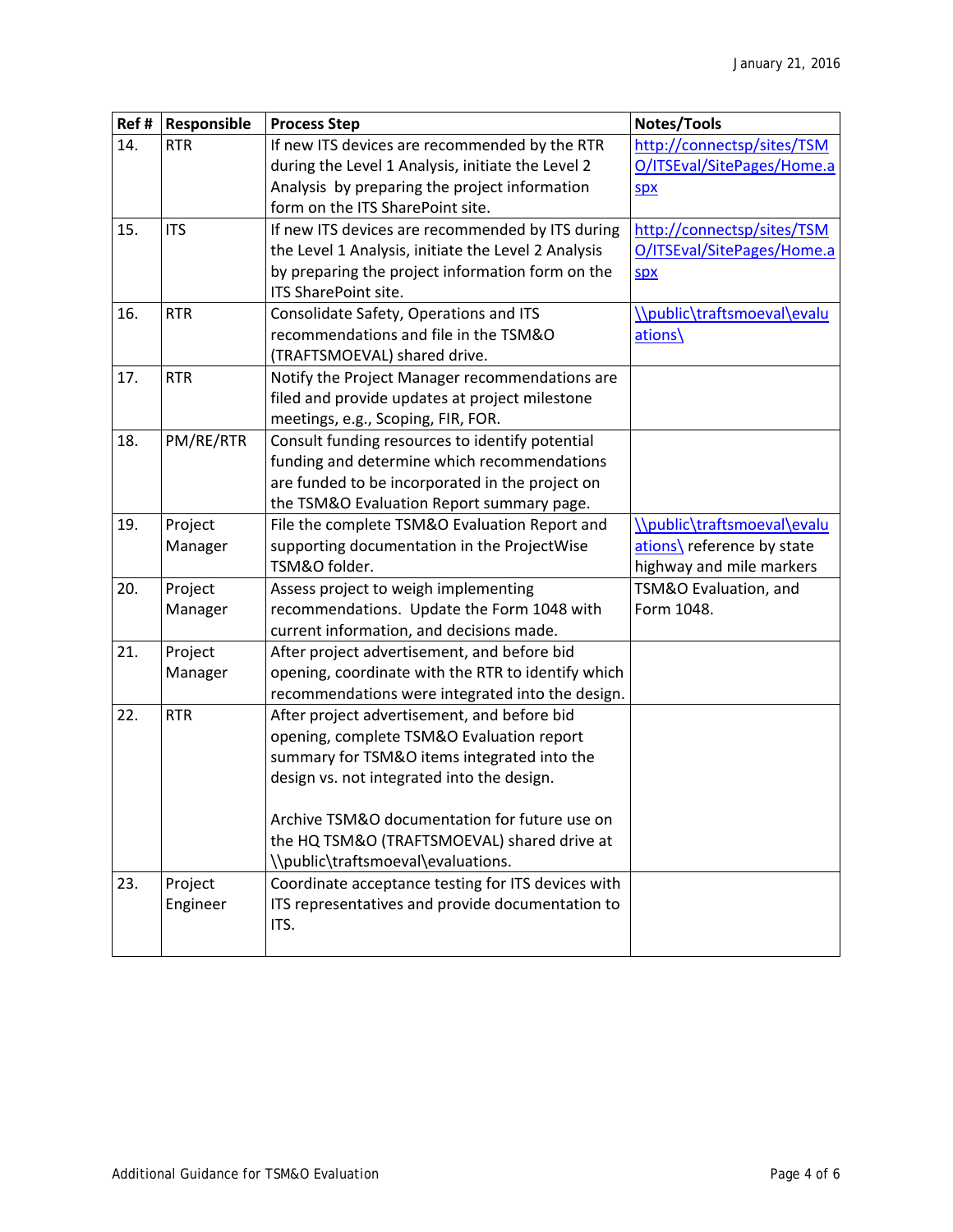SAP Workflow 1:

[See Design Bulletin 2014-3**,** Milestone Dates in SAP Project Builder (CJ20N) February 10, 2014 for more information on entering milestones in SAP CJ20N]

1. Open the project and select the Design phase then select the 'Milestone Overview' button.

| <b>Project Builder: Project 21101</b><br>刚                                                                                                                          |                                                                                                  |                                   |              |                       |                                     |  |        |  |                |            |            |
|---------------------------------------------------------------------------------------------------------------------------------------------------------------------|--------------------------------------------------------------------------------------------------|-----------------------------------|--------------|-----------------------|-------------------------------------|--|--------|--|----------------|------------|------------|
| % 第 2 品 眠 霊 配 ◎<br>∞                                                                                                                                                |                                                                                                  |                                   |              |                       |                                     |  |        |  |                |            |            |
| E<br>$x$ b $x \rightarrow$<br>E                                                                                                                                     | Identification and view selection                                                                |                                   |              |                       |                                     |  |        |  |                |            |            |
| Project Structure: Description<br>Identification                                                                                                                    |                                                                                                  | 21101.10.80<br><b>WBS Element</b> |              |                       |                                     |  | Design |  |                |            |            |
| ER SH 13 MP 30.5 SLIDE REPA 21101<br>۸                                                                                                                              |                                                                                                  |                                   | Δ<br>Detail: |                       |                                     |  |        |  |                |            |            |
| Std. Project - Eng. Cap. (w21101                                                                                                                                    |                                                                                                  |                                   |              | 日日々もに<br>Overview(s): |                                     |  |        |  |                |            |            |
|                                                                                                                                                                     | Pre-Construction<br>21101.10<br>Right of Way<br>21101.10.10<br><b>A</b> Utilities<br>21101.10.20 |                                   |              |                       |                                     |  |        |  |                |            |            |
|                                                                                                                                                                     |                                                                                                  |                                   |              |                       | <b>Milestones</b>                   |  |        |  |                |            |            |
| $\sqrt{ }$ Design                                                                                                                                                   | 21101.10.30                                                                                      |                                   |              |                       | <b>E</b> Usage Description          |  |        |  | AGrp Bsc fixed | Fcst fixed | Actl. date |
| • ◆ Project Scoping 115019<br>$\cdot$ $\diamond$ Field Inspection 115020<br>• ← Final Office Revie115021<br>• ◇ Advertisement [115022<br>• ◇ Begin Construct 115023 |                                                                                                  |                                   |              |                       | D1000 ①ject Scoping                 |  |        |  |                |            |            |
|                                                                                                                                                                     |                                                                                                  |                                   |              |                       | D1005 Field Inspection Review (FIR) |  |        |  |                |            |            |
|                                                                                                                                                                     |                                                                                                  |                                   |              |                       | D1010 Final Office Review (FOR)     |  |        |  |                |            |            |
|                                                                                                                                                                     |                                                                                                  |                                   |              |                       | D1014 Advertisement Date            |  |        |  |                |            |            |
| ← <b>End Constructio</b> 115024                                                                                                                                     |                                                                                                  |                                   |              |                       | D2000 Begin Construction            |  |        |  |                |            |            |
| $\cdot$ $\Delta$ Environmental<br>$\cdot$ $\Delta$ Miscellaneous                                                                                                    | 21101.10.40<br>21101.10.50                                                                       |                                   |              |                       | D3000 End Construction Estimate     |  |        |  |                |            |            |
| $\overline{ }$<br>$\leftarrow$<br>$\frac{1}{2}$                                                                                                                     |                                                                                                  |                                   |              |                       |                                     |  |        |  |                |            |            |
| <b>SYSY</b><br><b>Worklist   Templates</b>                                                                                                                          |                                                                                                  |                                   |              |                       |                                     |  |        |  |                |            |            |

2. From the bottom of the screen, select the 'Std. milestone' button.